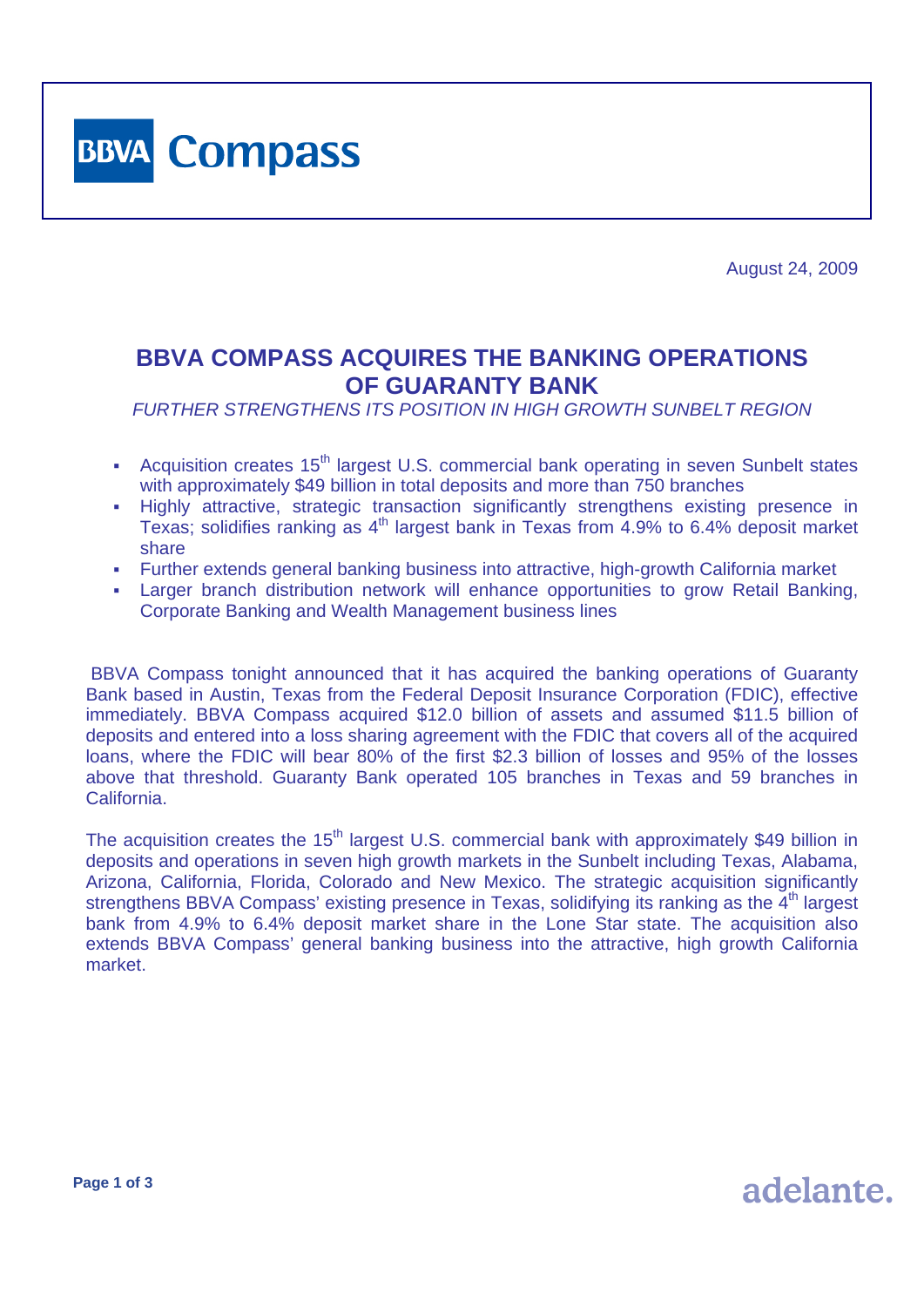

"This compelling transaction makes excellent strategic sense and represents an exciting growth opportunity for BBVA Compass as we continue to build the leading banking franchise in the high growth Sunbelt Region," said José María García Meyer, BBVA Country Manager-U.S. and Chairman of BBVA Compass. "The increase in our branch distribution network further strengthens our Retail Banking unit while also providing benefits to our other business lines including Corporate Banking, Commercial Banking, Insurance and Wealth Management groups."

This acquisition further confirms BBVA's well-defined strategy of growth and development of its U.S. franchise in the attractive Sunbelt Region. In addition, this transaction further solidifies BBVA Compass' funding and liquidity positions. BBVA Compass will maintain regulatory capital ratios at a level which exceeds "well-capitalized" guidelines, and the impact to BBVA's capital ratios will be immaterial.

García Meyer continued, "The success of our bid for Guaranty also provides convincing evidence of the strength and stability of BBVA Compass. This transaction further demonstrates the BBVA Group's clear commitment in building its U.S. franchise. BBVA's principles-based business model, sound risk management and strong capital position has resulted in superior performance during this difficult operating environment - providing BBVA the ability to invest in its franchise when strategic and financially attractive opportunities present themselves."

Over the weekend, Guaranty branches that run normal Saturday hours will be open. More than 150 employees of BBVA Compass will be on location at Guaranty branches to help assist Guaranty employees and customers during the transition. Depositors will continue to be insured as prescribed by FDIC guidelines. Depositors can also access their money by writing checks or by using their debit card. In addition to accessing Guaranty ATMs, depositors will also be able to make cash withdrawals at any BBVA Compass ATM without incurring a fee.

"We would like to welcome Guaranty's 300,000 customers to the BBVA Compass family," said Manolo Sánchez, President and CEO of BBVA Compass. "I look forward to working with Guaranty's exceptional team of employees. Our number one priority together is a seamless experience for Guaranty customers, continuing to deliver personalized service by local bankers and ensuring that it is business as usual with no interruption in service."

Sánchez stated, "We expect to integrate Guaranty to our operating systems and product platforms early in 2010, if not before. At that time, Guaranty customers will be able to take advantage of a larger branch network while enjoying access to a broader array of innovative banking, insurance and investment products and services. Until then, they can rest assured knowing that they are now part of a larger organization that is considered one of the safest banks in the world."

BBVA Compass was advised in the transaction by J.P. Morgan Securities Inc. and Cleary Gottlieb Steen & Hamilton LLP.

adelante.

**Page 2 of 3**